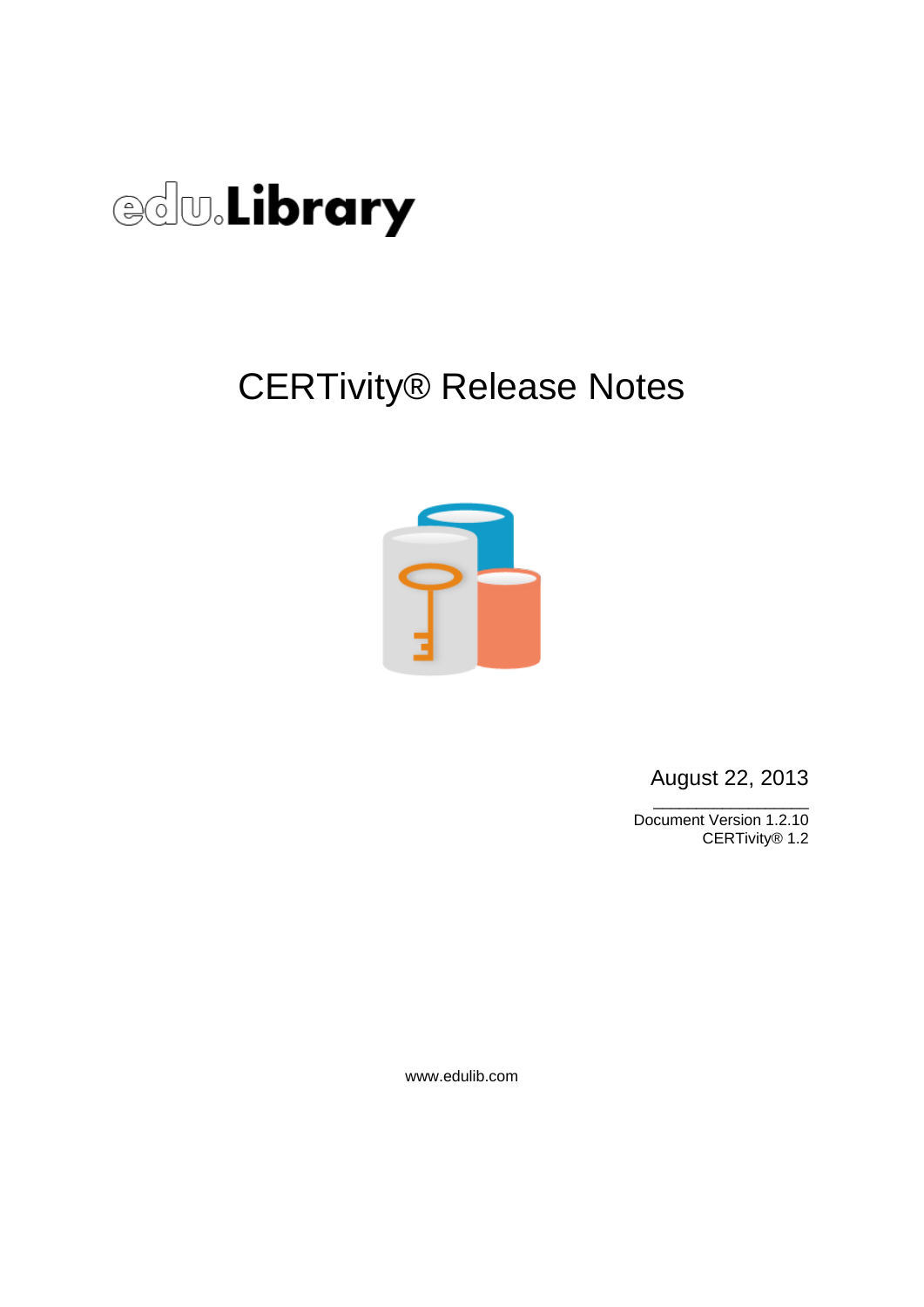# **edw.Library**

Legal Notice

\_\_\_\_\_\_\_\_\_\_\_\_\_\_\_\_\_\_\_\_\_\_\_

No part of this publication may be reproduced stored in a retrieval system, or transmitted, in any form or by any means, without the prior written permission of EduLib S.R.L..

EDULIB S.R.L. MAKES NO REPRESENTATIONS OR WARRANTIES WITH RESPECT TO THE CONTENTS HEREOF AND SPECIFICALLY DISCLAIMS ANY IMPLIED WARRANTIES OR MERCHANTABILITY OR FITNESS FOR ANY PARTICULAR PURPOSE.

CERTivity IS A REGISTERED TRADEMARK OF EDULIB S.R.L. OTHER PRODUCT NAMES AND SERVICE NAMES ARE THE TRADEMARKS OR REGISTERED TRADEMARKS OF THEIR RESPECTIVE OWNERS AND ARE USED FOR IDENTIFICATION ONLY.

Copyright

2013, EduLib S.R.L.

\_\_\_\_\_\_\_\_\_\_\_\_\_\_\_\_\_\_\_\_\_\_\_

www.edulib.com

\_\_\_\_\_\_\_\_\_\_\_\_\_\_\_\_\_\_\_\_\_\_\_

Calea Bucuresti, Bl. 27B, Sc. 1, Ap. 2 Craiova, DJ, 200675, Romania Phone: +40 351 420970 Fax: +40 351 420971 E-mail: office@edulib.ro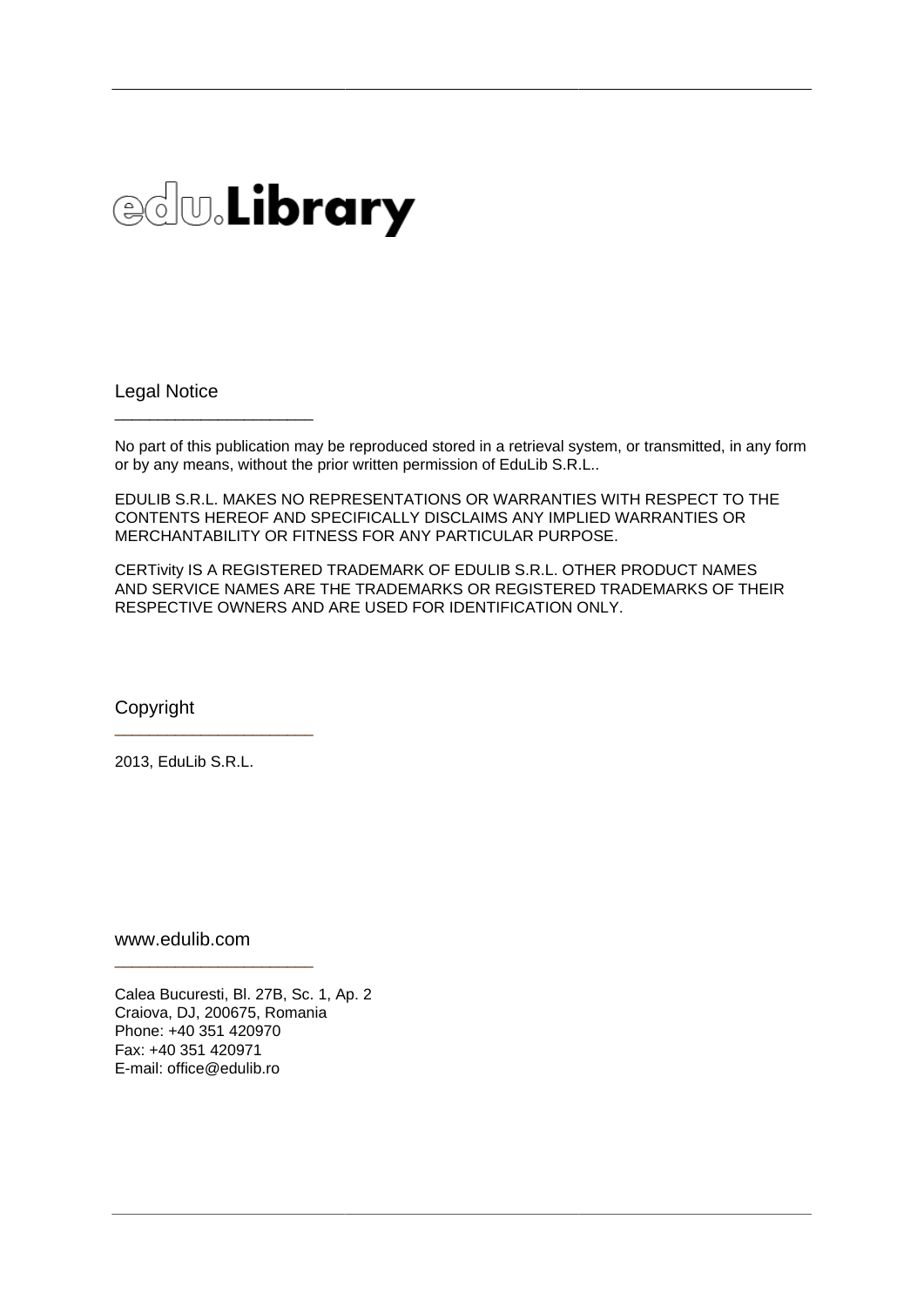

## **Table of Contents**

|                            | 1 Changes in CERTivity 1.2 | $\mathbf{1}$ |
|----------------------------|----------------------------|--------------|
|                            | 1.1 New Features           | 1            |
|                            | 1.2 Bug Fixes              | 8            |
| 2 Changes in CERTivity 1.1 |                            | 10           |
|                            | 2.1 New Features           | 10           |
|                            | 2.2 Bug Fixes              | 13           |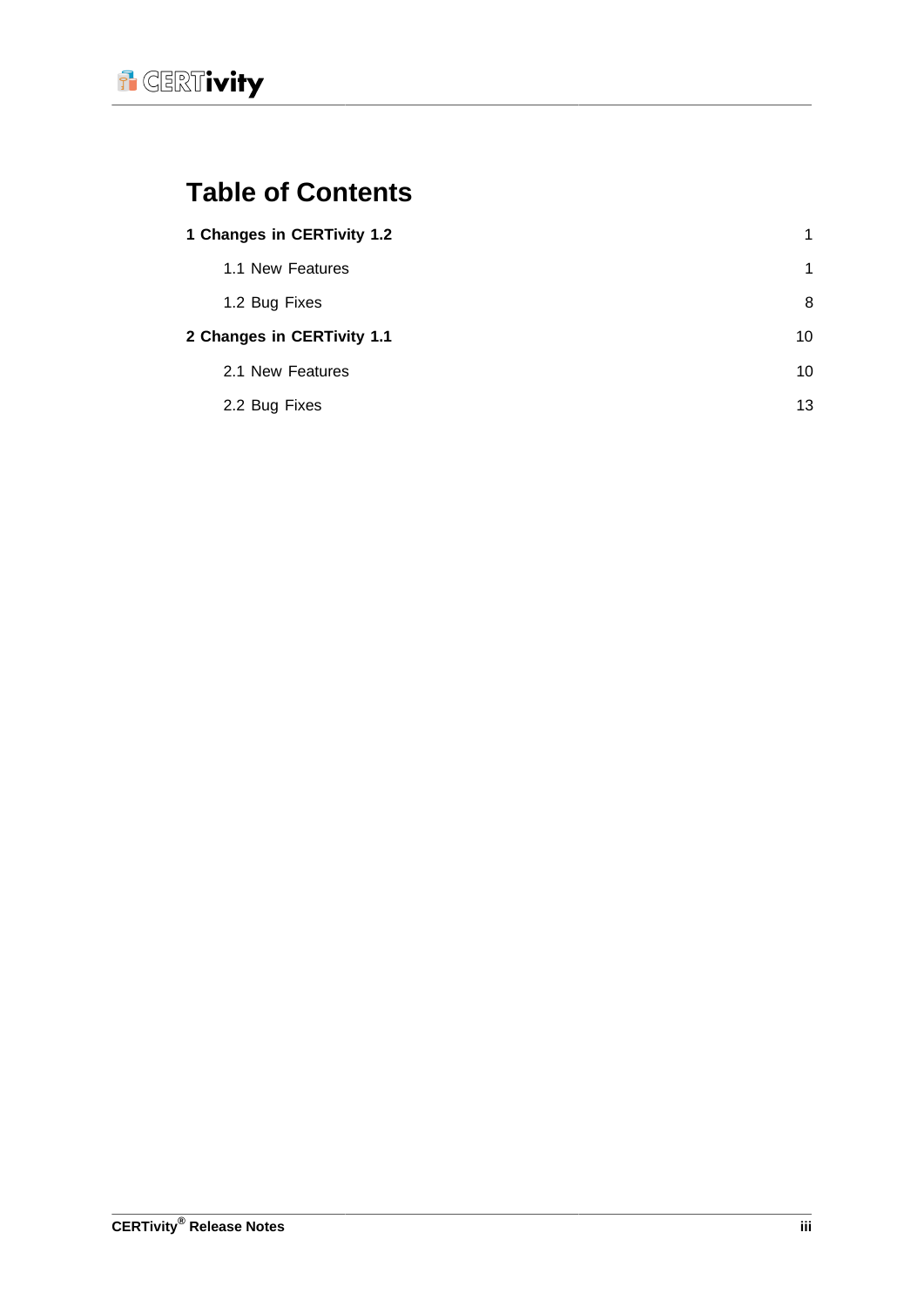### <span id="page-3-0"></span>**1. Changes in CERTivity 1.2**

#### **Release Date: 2013-05-09**

#### <span id="page-3-1"></span>**1.1 New Features**

- Added support for viewing CRL files Implemented a CRL viewer that acts as a top component when opening a CRL file. The user can open a CRL file from two sources:
	- From a file;
	- From a URL.

The information contained in a CRL file is displayed as follows: the fields of the CRL file are displayed in the left part of the application window using a tree structure and the content of the CRL fields or tree node selected is displayed in the right part of the application window. The revoked certificates can be viewed individually by clicking on each revoked certificate node, or they can be displayed as a list, by selecting the Revoked Certificates List.

Also implemented CRL extensions and CRL entry extensions as defined in the RFC 3280, and the extensions Issuer Alternative Name and Subject Alternative Name which can be used also as CRL or Certificate extensions.

Updated the "Open Recent File" option from the "File" menu to also remember URL locations, not just file locations.

Added a new feature that allows the user to start viewing a CRL from the certificate details, if the certificate has an associated CRL. For this, a new button was added in the toolbar found at the top of the window section that displays the certificate details. This button is called "View Associated CRL" and it is active only when the certificate contains the corresponding information in the "CRL Distribution Points" extension.

- Added selective drag and drop We are now able to open using the drag and drop action the following files: certificates, CRLs, CSRs and KeyStores. This is working on Microsoft Windows and Linux platforms.
- Added new signature algorithms for Key Pair/CSR generation and for CSR signing. Also updated the Digest algorithms for the Sign Jar action. The algorithms supported now for generation of Key Pair/CSR files and for signing CSR files are:
	- For DSA:
		- SHA1withDSA;
		- SHA224withDSA;
		- SHA256withDSA;
	- For RSA:
		- MD2withRSA:
		- MD5withRSA:
		- RIPEMD128withRSA;
		- RIPEMD160withRSA;
		- RIPEMD256withRSAE;
		- SHA1withRSAandMGF1;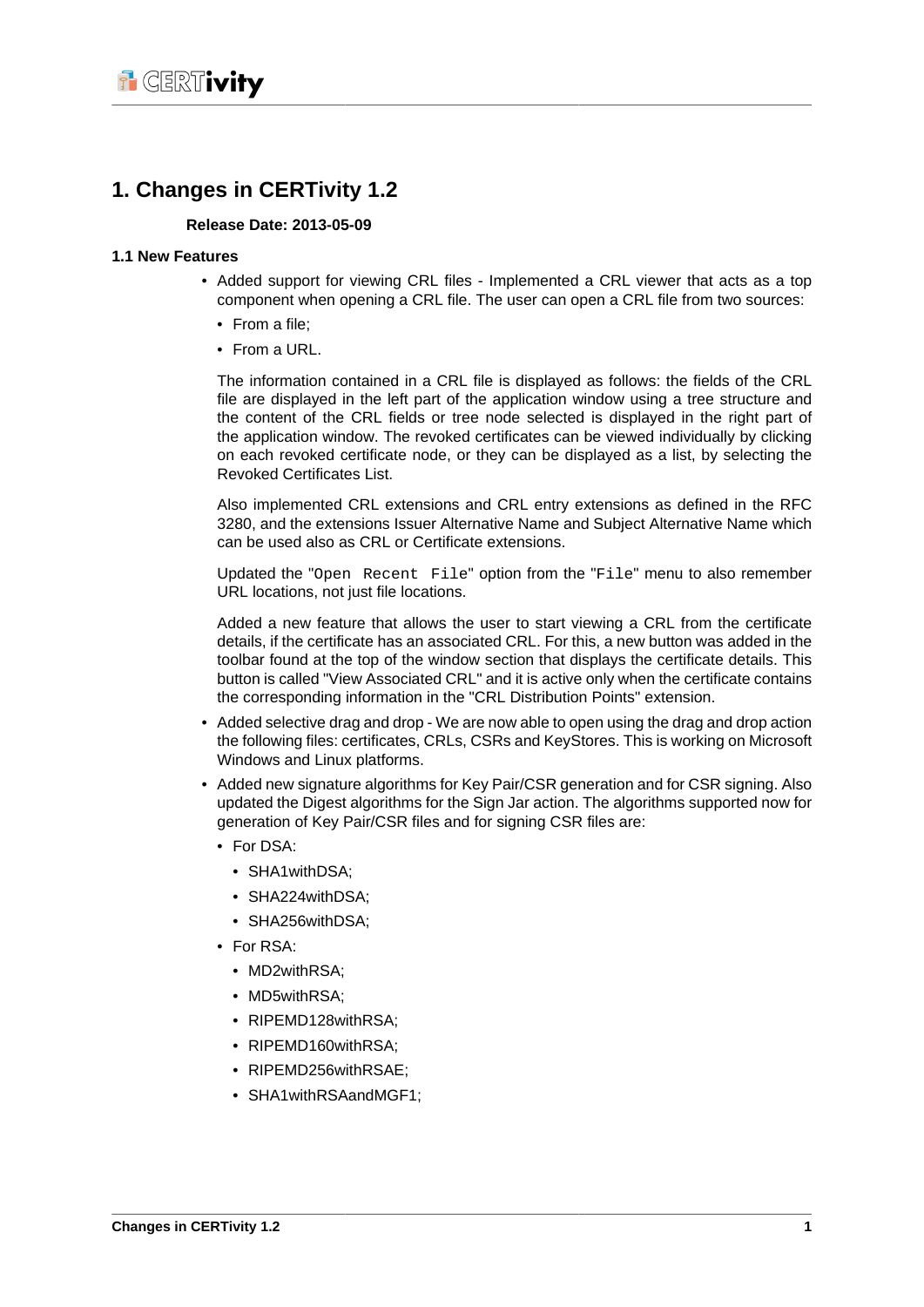

- SHA1withRSA;
- SHA224withRSAandMGF1;
- SHA224withRSA;
- SHA256withRSAandMGF1:
- SHA256withRSA;
- SHA384withRSAandMGF1;
- SHA384withRSA;
- SHA512withRSAandMGF1:
- SHA512withRSA.

The Digest algorithms that we support now for the Sign Jar action are:

- MD2;
- MD5;
- SHA-1;
- SHA-224;
- SHA-256;
- SHA-384;
- SHA-512.
- Added new Key Algorithms for Secret Key generation. The algorithms are defined for 2 providers: for the Bouncy Castle Provider and for the Sun JCE Provider (if it exists on the system where CERTivity is running), allowing the user to select only the supported key sizes for each algorithm depending on the algorithm type and provider. In case the Sun JCE Provider is not available, the Default provider will be used which means that all the Secret Key algorithms (that CERTivity supports) will be displayed with the key sizes starting from 1 for each algorithm. For this case, if the algorithm or the key size is not supported by the Default provider, an error will be displayed.

The available algorithms for the Bouncy Castle Provider are the followings:

- AES;
- AESWrap;
- Blowfish;
- Camellia;
- Cast5;
- Cast6;
- DES;
- DESede;
- DESedeWrap;
- GOST28147;
- Grainv1;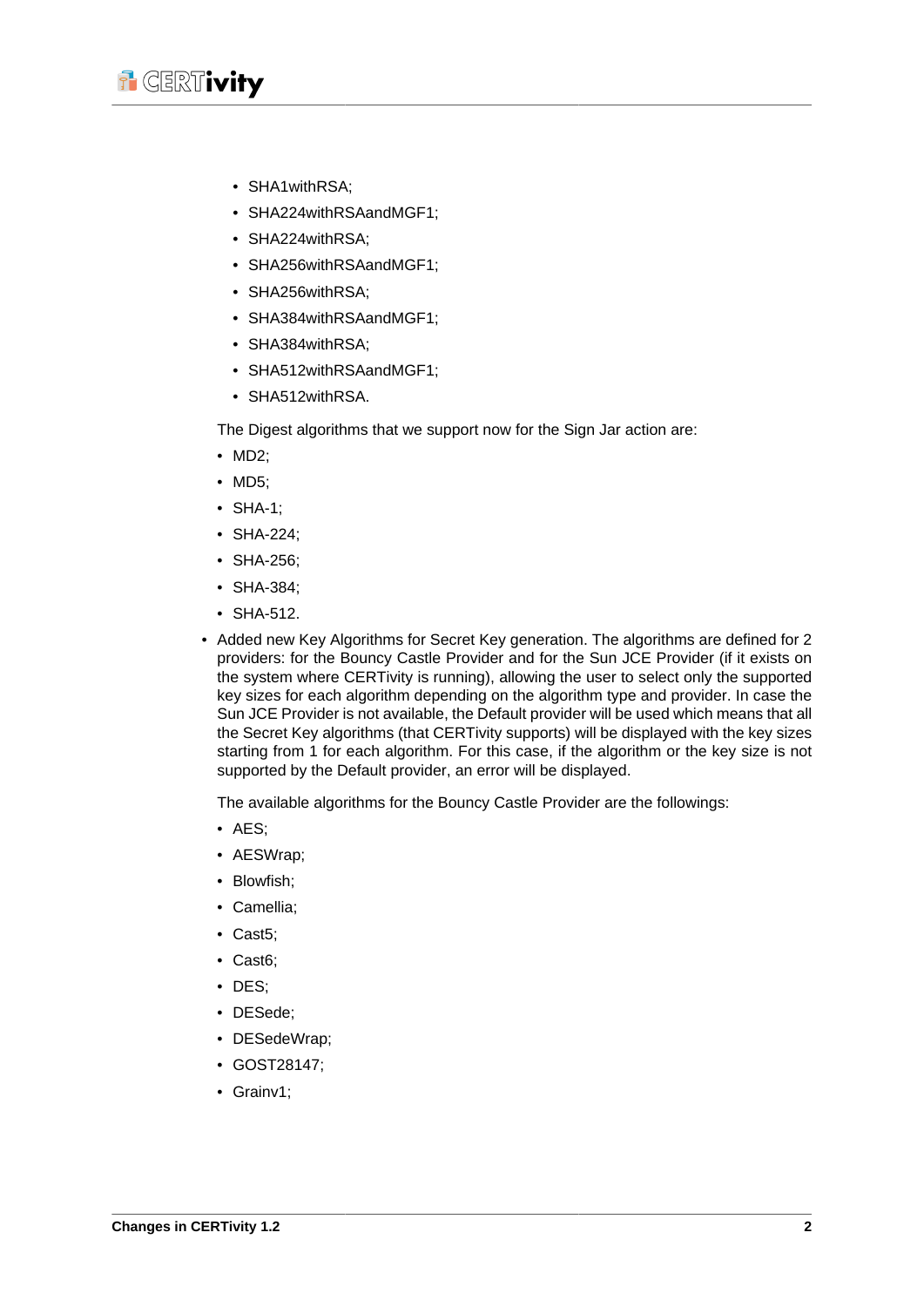

- Grain128;
- HC128;
- HC256;
- Noekeon;
- RC2;
- RC4;
- RC5;
- RC5-64;
- RC6;
- Rijndael;
- Salsa20;
- SEED;
- Serpent;
- Skipjack;
- TEA;
- Twofish;
- VMPC;
- VMPC-KSA3;
- XTEA;
- HmacMD2;
- HmacMD4:
- HmacMD5;
- HmacRIPEMD128;
- HmacRIPEMD160;
- HmacSHA1;
- HmacSHA224;
- HmacSHA256;
- HmacSHA384;
- HmacSHA512;
- HmacTIGER.

The available algorithms for the Sun JCE Provider are the followings:

- AES;
- ARCFOUR;
- Blowfish;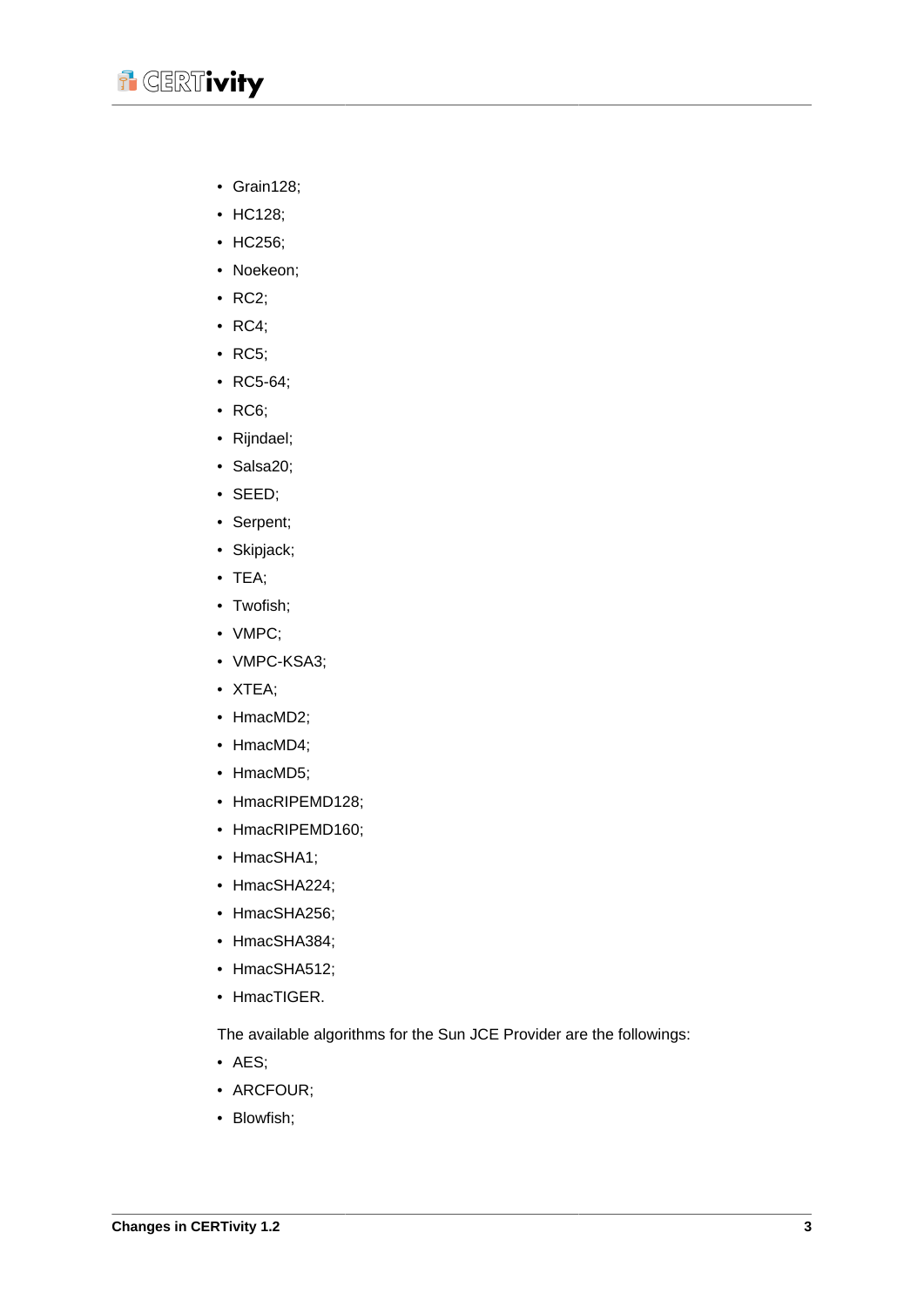

- DES;
- DESede;
- RC2;
- HmacMD5:
- HmacSHA1;
- HmacSHA256;
- HmacSHA384;
- HmacSHA512.
- Added support for file type inspection Implemented a new feature that inspects the type of a chosen file based on a greedy heuristic algorithm. This feature was added in the "File" menu and it is called "Inspect Type". The cryptographic file types detected are:
	- JKS KeyStore;
	- JCEKS KeyStore;
	- BKS KeyStore;
	- UBER KeyStore;
	- PKCS#12 KeyStore or Key Pair;
	- Certificate;
	- Certificate Signing Request (CSR) of PKCS10 type;
	- Certificate Signing Request (CSR) of SPKAC type;
	- Certificate Revocation List (CRL);
	- Encrypted Microsoft PVK Private Key;
	- Unencrypted Microsoft PVK Private Key;
	- Unencrypted OpenSSL Private Key;
	- Unencrypted PKCS#8 Private Key;
	- Encrypted OpenSSL Private Key;
	- Encrypted PKCS#8 Private Key;
	- OpenSSL Public Key.

If the type of the file inspected is not among the ones listed above, the user will be prompted with the following message: "The type of the <InspectedFileName> file was not detected.".

- Added support for viewing CSR files Implemented a CSR viewer that acts as a top component when opening a CSR file and that allows the user to view all the possible fields in a CSR file. This action is called "Open CSR" and can be accessed from the "File/Open" menu.
- Improved the appearance of the "Certificate Extensions" tab to be more user friendly for adding extensions - Updated the appearance of the "Certificate Extensions" tab found in the "Generate Key Pair" and "Sign CSR File" windows. This was done by adding a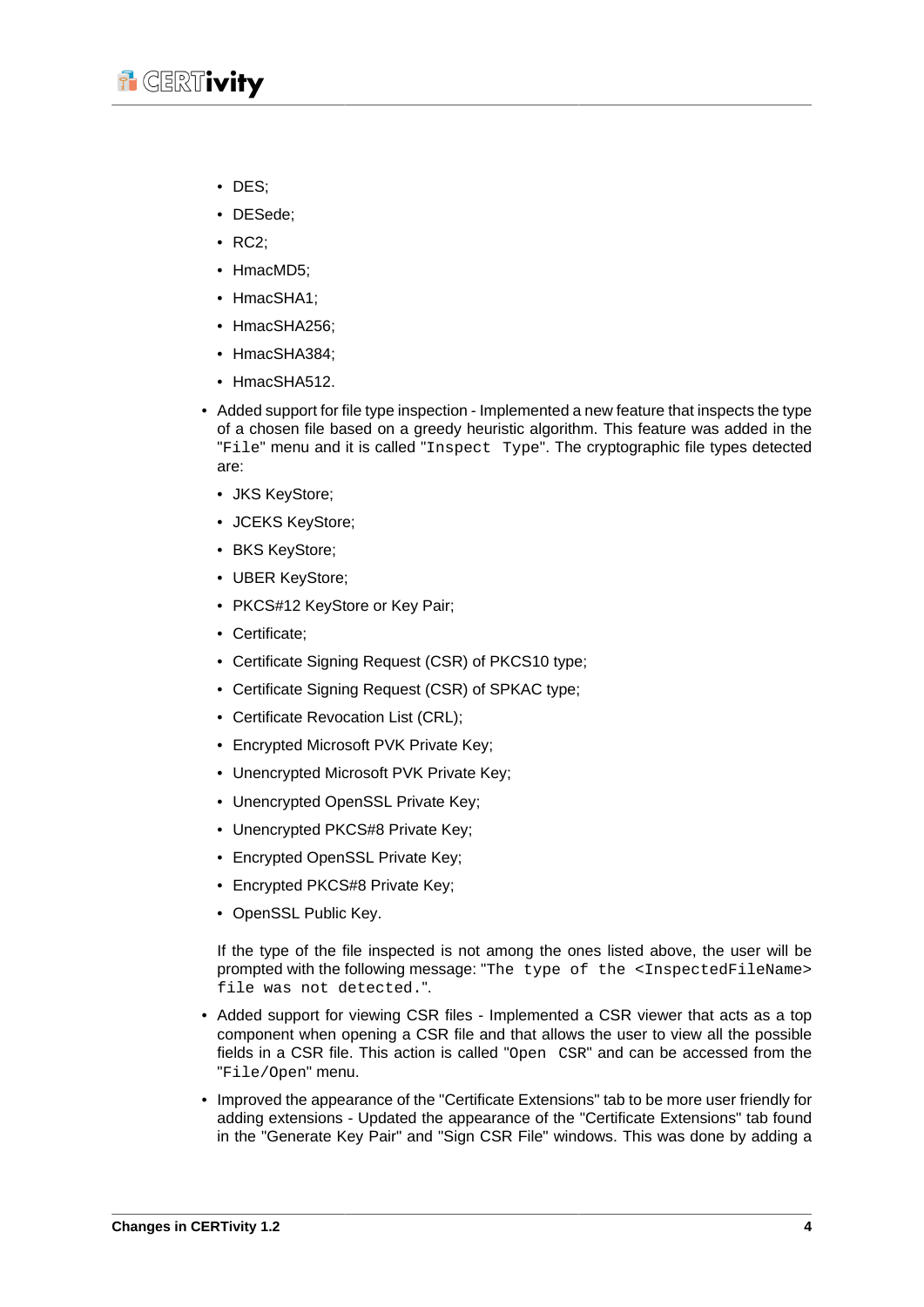

self-explanatory text in the right panel from the "Certificate Extensions" tab, to make the interface more user friendly when it comes to adding extensions using the contextual menu that appears when right-clicking on the tree nodes.

The text added is the following: "To manage extensions, right-click on the tree nodes (initially the "extensions" root) and follow the contextual menu that appears."

- As many CAs only return the issued certificate, with no supporting chain, we improved the certificates management in certificate chain through the following features:
	- Insert/Delete Certificate to/from chain: these two operations can be done using two methods:
		- Using the two new actions ("Append Signer Certificate" and "Remove Signer Certificate"), which can be found in the "Certificate Chain Actions" menu that is available in the contextual menu of the Certificate Chain node and Key Pair node.
		- Using the Copy/Paste/Delete actions for inserting and deleting the top certificate from the chain. Undo/Redo functionality was also implemented for pasting and deleting.

The action for inserting certificates appends the top certificate or another chain of certificates on top of the existing one. If there should be inserted a chain of certificates, the chain is ordered first. When inserting a new certificate or chain, we display an error message if the user is trying to insert one or more certificates "on top" of a self-signed certificate or if this operation will invalidate the existing chain of certificates.

The action for removing certificates removes the certificate from the top of the chain, only if the chain does not have only one certificate, in which case a notice will be displayed for the user.

- The "Import Key Pair" action was improved to allow the user to specify a set of certificate files instead of a single certificate file - Support was added for the "Import Key Pair" action so that the user can create more Certificate input fields by pressing the "Add More Certificates..." button. In the "Certificate(s) File" input fields, the user can enter either certificate files or Certificate Chain files in which order (s)he desires, because the certificates are collected from the files and ordered, the resulting chain being validated. If the resulting chain is not valid, an error message is prompted and the previous dialog is displayed allowing modifications.
- Extended the Certificate viewer to display multiple certificates including certificate chains - Because the certificate files can contain more certificates, including chains, support was added for an extended Certificate viewer. If an opened certificate file contains more than one certificate, then in the left part of the new tab these certificates will be displayed in a tree view reflecting their hierarchy. When a certificate is selected in the tree view, the information associated with it will be displayed in the right part of the window.
- Extended the Fingerprints in all Certificates Details sections Support was added so that in the Certificate Details sections, the certificate fingerprints to be also available in the following hashes: MD2, MD4, RIPEMD-128, RIPEMD-160, RIPEMD-256, SHA-224, SHA-256, SHA-384 and SHA-512.
- Added the "Windows Menu Key" as a shortcut for the System/Popup action. Also added the Shift-F10 keys combination as Shortcut for the contextual menu.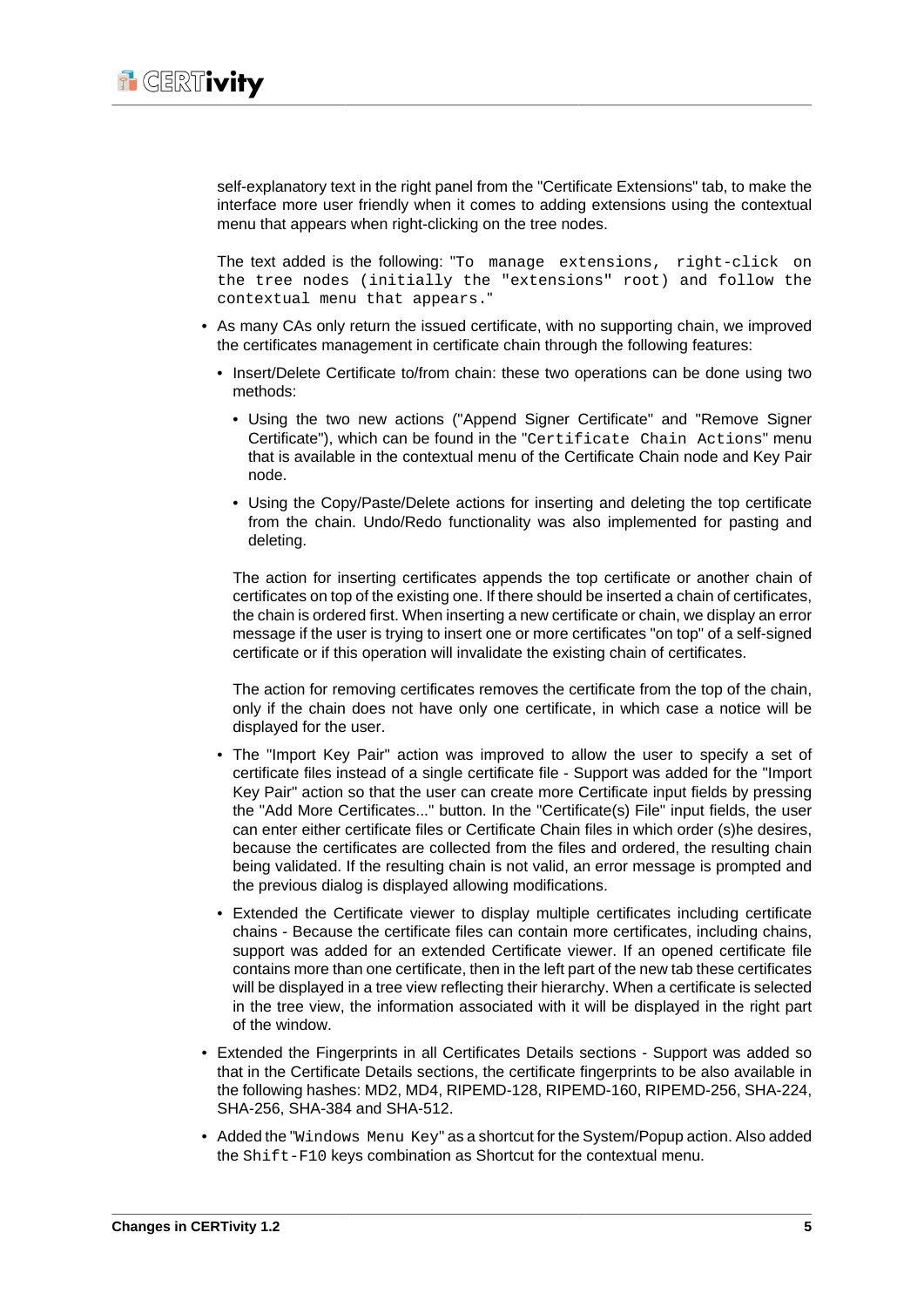- Support was added to make certificate signing easier To decrease the number of steps taken when signing a certificate and acting as a test or in-house CA, the following items were implemented:
	- Added in the contextual menu available for Key Pairs a new option called "Select CA Issuer", which acts as a check box. When this option is selected for a Key Pair node, the Private Key contained in the selected Key Pair is selected as CA Issuer. Note that before the Private Key is selected as CA Issuer, the password (if any) is requested for the Private Key.
	- Added another option in the contextual menu available for Key Pairs, option called "Sign Certificate by <...>". When a Key Pair node is selected as the CA Issuer (the status bar and contextual menu reflect if a node is selected as the CA Issuer), then the "Sign Certificate by  $\langle \ldots \rangle$ " menu option dynamically changes text to contain the alias of the Key Pair selected as the CA Issuer.

If the Key Pair node chosen to act as CA Issuer is selected, the "Sign Certificate by <aliasForIssuer>" menu item will be inactive for that Key Pair. This is done in order to avoid signing a certificate by the same Key Pair that was assigned as CA Issuer.

If a Key Pair node is selected as CA Issuer in a KeyStore and another KeyStore is opened, the selection will also work on the Key Pairs of the second KeyStore. To know which Key Pair is selected as CA Issuer the status line was updated to contain the following information: "CA Signer: keystore / alias".

When the "Sign Certificate by <aliasForIssuer>" contextual menu item is accessed the following steps happen transparently:

- a CSR is generated for the selected Key Pair. The CSR generated will not be saved, will be kept in memory. The type of the generated CSR will be PKCS10 and the algorithm used will be SHA1withDSA for keys of DSA type and SHA1withRSA for keys of RSA type.
- the generated CSR file will be signed using the CA Issuer selected. The signing process will differ from the standard "Sign CSR File" action in that the file choosers will not appear anymore, since we are using the CSR and CA Replies stored in memory. Only the second window will appear ("Sign CSR File").
- after the CSR generated is signed by the current CA Issuer and the "OK" button is pressed, the CA Reply produced will be automatically imported in the current Key Pair.

This new feature was also made available for the "Generate Key Pair" action, by doing the following:

• Added in the "Certificate Info" tab from the "Generate Key Pair" dialog a check-box with the label "Sign By  $\langle \ldots \rangle$ ". This check-box is placed above the "Signature" Algorithm" combo-box. When no CA Issuer is selected the "Sign by  $\leq \ldots$  >" is inactive. When a CA Issuer is selected the " $Sign \; by \; <\ldots>$ " check-box is active and the "..." string is replaced with the name of the selected CA Issuer.

When this check-box is checked and the "OK" button is pressed, a CSR will be generated for the newly created Key Pair. This CSR will be signed by the selected CA Issuer and the CA Reply obtained will be imported in the newly created Key Pair - all these being done automatically.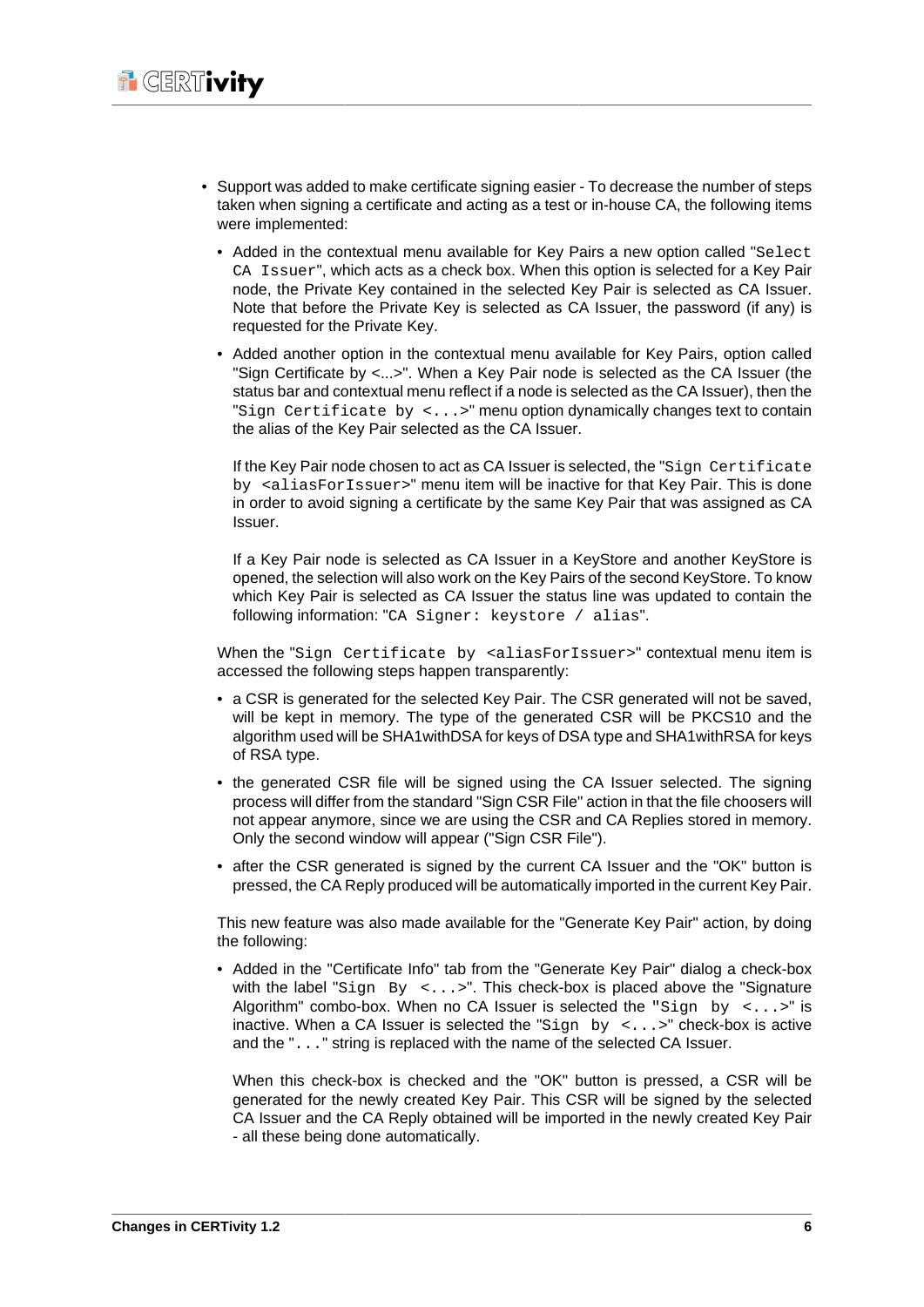- Support was added to detect CSR files and resulting CA Replies signed by/imported in the same Key Pair - In order to prevent CSR files to be signed by the same Key Pair that generated them, we verify each certificate from the ordered chain not to have the same public key as the next certificate in the chain. If we find such a case, the user will be presented with the warning message: "The public key of the CSR file is contained in the Key Pair you are trying to sign it with." and (s)he will be allowed to continue the signing process if (s)he chooses so.
- Support added to standardize the country code contained in a DN To make sure that the Country code contained in a DN is a two-letter ISO code, we added a combo-box populated with all the ISO countries, combo-box that has enabled automatic completion. The automatic completion is strict, only items from the combo-box can be selected. Also, if the user does not want to set a country code, the "None" option is available in the combo-box. The combo-box will be active in the "Generate Key Pair" and "Regenerate Key Pair" dialogs.
- Warning message added when "Esc" key is pressed in the "Generate Key Pair" or "Sign CSR File" dialogs - Pressing "Esc" key when in the "Generate Key Pair" or "Sign CSR File" dialogs closed the dialogs without any notice, thus making possible to accidentally loose the information already filled in many fields contained in the dialog, including the Certificate Extensions. We now added a warning message when "Esc" key is pressed, allowing the user to choose whether to close or not the current dialog.
- Extended the Options panel to support more settings through the following features:
	- Renamed the "Certificate Options" option found in the "Tools/Options" dialog, to "Main Options".
	- Added in the "Tools/Options/Main Options" dialog a new preference field, called "Certificates Retriever connection type" that is populated with all connection types available for the java version used by the user. This new preference field should be adjusted when the "SSL Certificates Retriever" action fails with the message: "The connection type (SSL) may not be supported or client authentication may be required. To choose another connection type, access the "Tools/Options/Main Options" menu option."
	- Added a new option in the "Tools/Options" dialog, option called "Trust Path Options", to allow dynamic TrustStore management at runtime. This new option contains two tabs called "TrustStores Selection" and "Trust Validation Options", these tabs containing in turn new options for setting the TrustStores and validation options. For setting the TrustStores, there are more options: selecting from one of the existing JVM CA KeyStores, selecting from the Windows KeyStores, setting custom KeyStores, or using the currently opened KeyStore. Each of these options can be enabled using a check-box, and for selecting the KeyStores (in case there are more available), each KeyStore can be selected from a check-box list. The options available in the "Trust Validation Options" tab are the following:
		- Inhibit any policy this option sets the value of the any policy inhibited flag. The default value for the flag, if not specified, is false.
		- Explicit policy required this option sets the value of the explicit policy required flag. The default value for the flag, if not specified, is false.
		- Inhibit policy mapping this option sets the value of the policy mapping inhibited flag. The default value for the flag, if not specified, is false.
		- Use revocation checking this option allows the user to disable revocation checking. Revocation checking is disabled by default.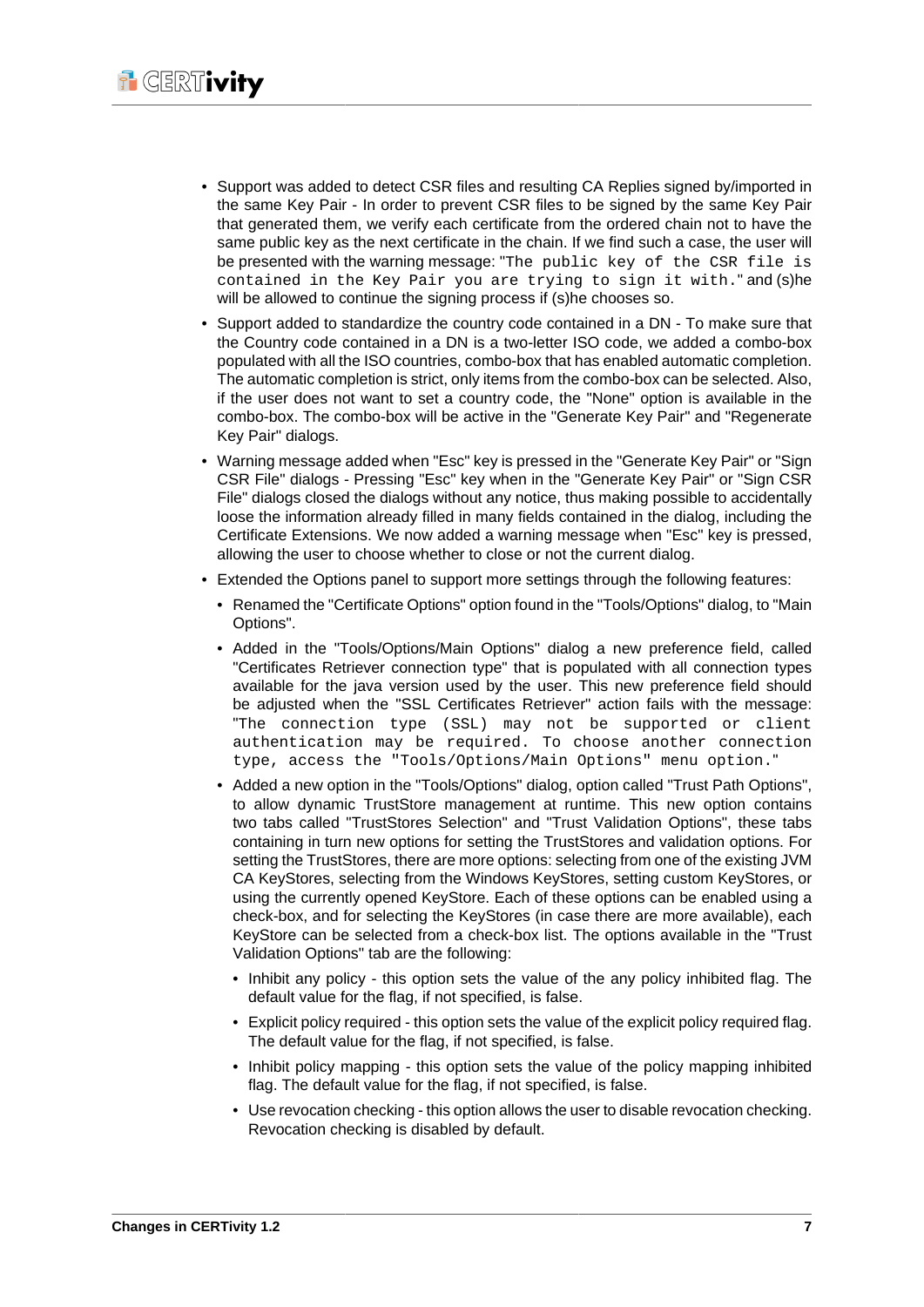- Use policy qualifier processing this option allows the user to enable or disable policy qualifier processing. This setting is set to true by default and reflects the most common (and simplest) strategy for processing policy qualifiers.
- Use a path length constraint of: <default value 5> certificates this option specifies the maximum number of non-self-issued intermediate certificates that may exist in a certification path. If the value is 0, the path can only contain a single certificate. If the value is -1, the path length is unconstrained. The default maximum path length, if not specified, is 5. This option is useful to prevent from spending resources and time constructing long paths that may or may not meet the requirements.
- Use this date for validation: <default value current date> this option sets the time for which the validity of the path should be determined. If this option is not set, the current date is used by default.
- Added Trust Path validation Implemented Trust Path validation for the "Import Certificate" and "Import Ca Reply" actions. Also added an additional column to the KeyStores view, to display if the certificates are trusted or not. This column applies only to Certificate Entries, not to Key Pair entries.
- Added support for entering a new serial number when extending validity of a self-signed certificate. On the "Extend Validity" dialog, the user can now also see the current serial number of the certificate for which the validity period should be extended, and can enter a new serial number for the new resulting certificate (either by generating one using the "Generate" button, or by entering a custom serial number in the corresponding text box).
- A Quick Search triggered by the keyboard input is now available in the KeyStore panel allowing selective column search.
- The main icon of CERTivity KeyStores Manager was facelifted and CERTivity Help has a suitable 32x32 icon as well.
- Some GUI labels uniformization We made sure all labels are Title Case when they need to be, also updated some of the labels to be more readable, in order to provide a more uniform view for the application.

#### <span id="page-10-0"></span>**1.2 Bug Fixes**

- The "SSL Certificates Retriever" option availability The "SSL Certificates Retriever" option is now always available in the "Toolbars/KeyStore" and in the "Menu/KeyStore", even when no KeyStore is opened. When the active component is not a KeyStore, the "Import to KeyStore" button from the "SSL Certificates Retriever" dialog is not enabled.
- Comparison of issuer DN and subject DN of the certificates in the certificate chain In some situations, when validating the certificate chain, the comparison of issuer DN and subject DN of the certificates in the chain failed because of different ways of representing the DN names. We modified the issuer - subject name comparison mechanism, so that the comparison to be done between X500Name objects using the "equals" method which is implemented by Bouncy Castle. To obtain X500Name we wrapped the certificates in X509CertificateHolder objects.
- Importing PEM certificate chains files issue When importing a certificate chain from a PEM file where the PEM certificates are separated by white spaces, for example, or the file contains invalid content not within the BEGIN and END sections, the loading of the certificates from the file failed. A workaround was implemented for filtering the content of PEM certificate files, so that the empty lines (and the invalid content not within the BEGIN and END sections of the PEM file) to be ignored.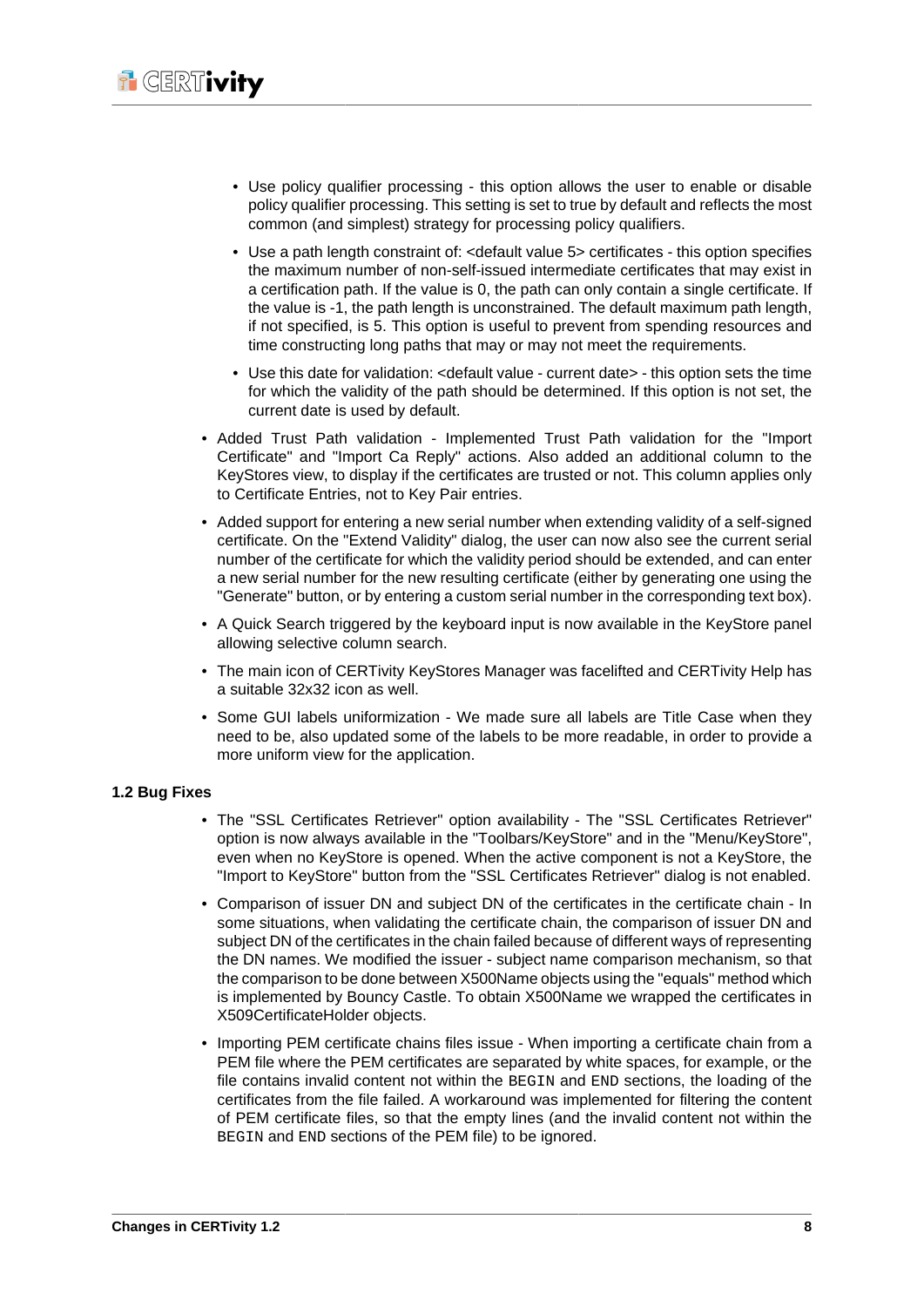- Certificates wrongly labeled as Self Signed In the "Key Pair details" section (that appearss when the user selects a Key Pair) the certificate was sometimes labeled as Self Signed when the issuer was missing from the chain. This is now fixed.
- Date validation for "Extend Certificate Validity" action Implemented date validation for the new expiration date introduced for the selected certificate when using the "Extend Certificate Validity" action.
- Focus lost on File Chooser for unlocked Key Pairs/Private Keys on Linux On Linux focus was lost when trying to export an unlocked Key Pair/Private Key and one cannot write anything in the file name field of the File Chooser. This is now fixed.
- The contextual menu opened with the first time right click in a freshly opened KeyStore showed only the standard options - Support was added so that the contextual menu shows from the beginning the specific options when opened with right click.
- Full Screen after registering the license Using View/Full Screen after registering the license resulted in a pop-up error message "License Installation canceled. Application will now exit.". This happened only in the first run when a License Key File was installed. This was fixed and the message shows now only when the License Key installation is indeed canceled.
- Sporadic NullPointerExceptions are fixed by switching to a newer version of NetBeans RPC, RELEASE721 - the NullPointerException occurred from the DelegateAction class from GeneralAction because in the "removePropertyChangeListener" method, the PropertyChangeSupport object is used without checking if it is null, and apparently somehow it gets null until that step. Other items such as the Quick search for TreeTableView are now available and the bug with Redo label which changed after first Undo is now transparently fixed.
- Fixed revocation status check when the URL in the certificate extension pointed to a page which redirects to another URL.
- Fixed opening the same certificate file multiple times in different tabs Made sure that when opening a certificate file we first check if the file is already opened, and if it is, we switch to it.
- Updated the Public Key information label in the Certificate Details panel to show the Public Key size in bits and not in bytes.
- Fixed the opening of the Public Key (from the Certificate Panel) to not throw an error and to display the content of the Elliptic Curve Public Keys also. The key size displayed in the "Key Type" column of the KeyStore view now also displays the size for Elliptic Curve (EC) keys.
- The Windows launcher certivity.exe was raising a false positive suspicion for Norton Symantec Antivirus after the icon rebranding in the executable. Although it was a single detection out of 46 antiviruses , we rearranged the icon resources inside the launcher and this is no longer a false positive even for Norton Symantec: [https://www.virustotal.com/en/](https://www.virustotal.com/en/file/89e732a4747359fe71470940df02e1d1c28bc4e7597d01b5e34995f3d7744d3b/analysis/1377005770/) [file/89e732a4747359fe71470940df02e1d1c28bc4e7597d01b5e34995f3d7744d3b/](https://www.virustotal.com/en/file/89e732a4747359fe71470940df02e1d1c28bc4e7597d01b5e34995f3d7744d3b/analysis/1377005770/) [analysis/1377005770/](https://www.virustotal.com/en/file/89e732a4747359fe71470940df02e1d1c28bc4e7597d01b5e34995f3d7744d3b/analysis/1377005770/) .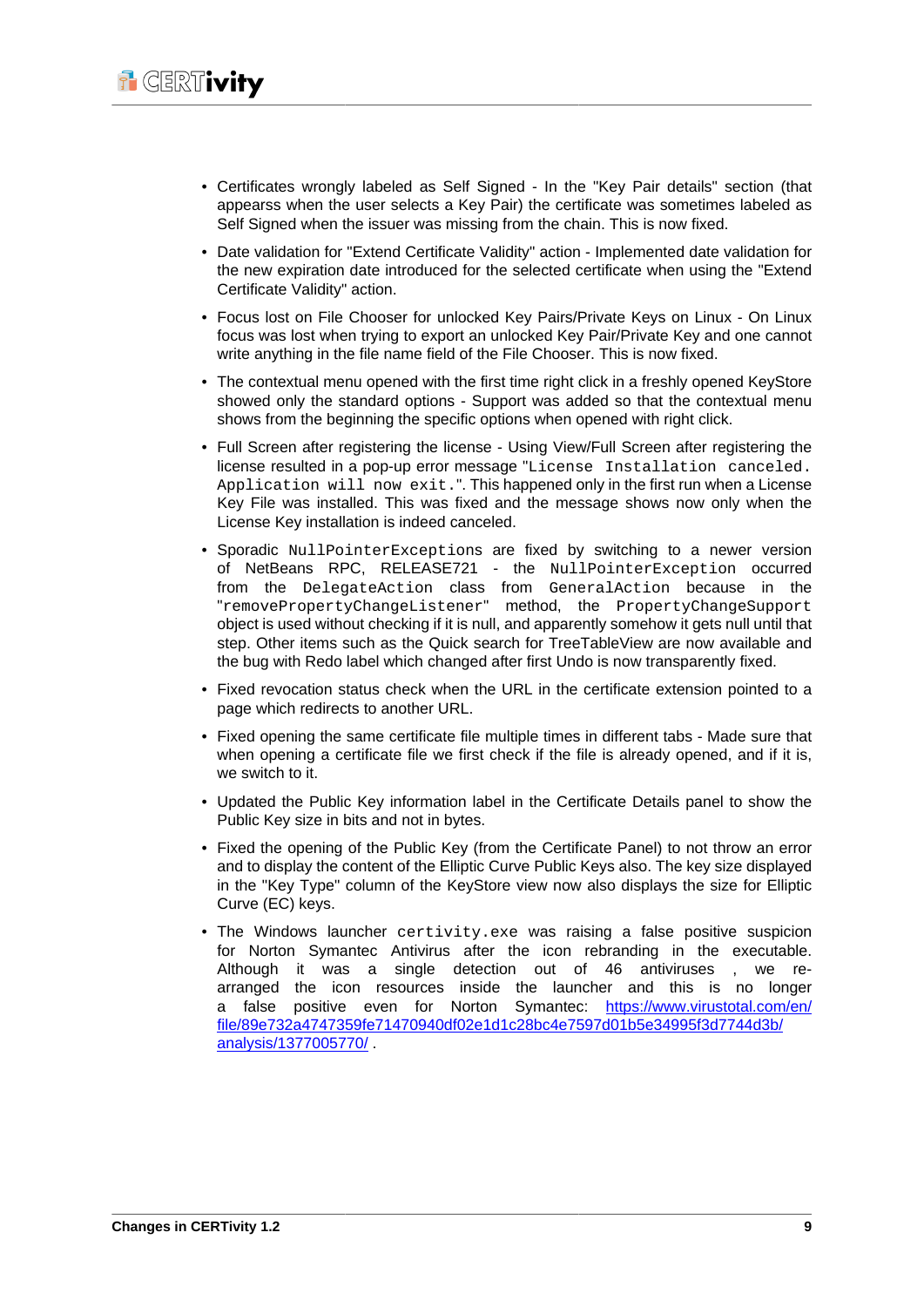## <span id="page-12-0"></span>**2. Changes in CERTivity 1.1**

#### **Release Date: 2012-10-18**

#### <span id="page-12-1"></span>**2.1 New Features**

- Opening the machine's JRE CA TrustStore(s) Added support for opening the CA TrustStore(s) of the JRE(s) discovered on the current system. We search for the TrustStores in the following locations:
	- The Java property  $\frac{1}{2}$  java.home } of the JRE CERTivity started with;
	- The system environment variables JAVA\_HOME and JRE\_HOME;
	- For Windows platforms searching the installed Java JDKs and JREs in the Windows registry;
	- For Unix and Mac we are looking for traditional Java installation directories such as /usr/java for Unix, /usr/lib/jvm for Linux (Debian, RedHat) and for Mac /Library/Java/Home/, /System/Library/Java/JavaVirtualMachines/. Various patterns are then used.

If the KeyStore persistence settings in Tools > Options is set to "Fully persist (file name & encrypted password)" the passwords of the TrustStores are saved in the preferences after closing the application.

• Support for transition to secure RSA keys - As Microsoft announces that the use of certificates that have RSA keys that are less than 1024 bits long will be blocked, and in the future other systems and even Java Virtual Machine may do this as well, we have introduced features to easily spot such certificates, and to warn when generating RSA Key Pairs with less than 1024 bits. Also, we have made the minimum size allowed for generating RSA Key Pairs configurable and it can be set in the Tools > Options. The minimum size can not be less than 1024.

The Certificates and Key Pairs which have RSA Keys that are less than the minimum size set are now marked in the KeyStores by having the name and the Key Type / Size colored in red. The Key Type / Size is also colored in red in the certificate panel.

Another measure is that the default out of the box RSA Key Pair size is now doubled to 2048, too. This value can, at any moment, be increased by users (from Tools > Options) and it will remain persistent for future uses.

- Signing APK (Android Application Package) files and verifying signatures on signed APK files - Added support for singing and verifying signatures on APK files in the Sign JAR and Verify JAR actions. By selecting the APK file filter (or by selecting the "All files" file filter), the user is now able to select APK files and sign them in a similar manner as it is done for signing JAR files or for verifying signatures on signed JARs.
- SSL Certificates Retriever details using HTTPS URLs Added an additional field to the SSL Certificates Retriever for entering an URL (HTTPS protocol) from which the host and port will be parsed. If the URL does not start with a protocol designator the  $h_{\text{t}}$ thes:// one will be added automatically. Also, if the URL has no port specified, the default port for HTTPS protocol (443) will be used. The parsed host and port will also be set into the initial fields "Host name" and "Port", which can still be used.
- Importing certificates from the signature verification results of the verify JAR, PDF and XML actions into the active KeyStore (the active KeyStore tab) - Implemented support to allow importing a selected certificate found in the signature of a JAR, PDF or XML file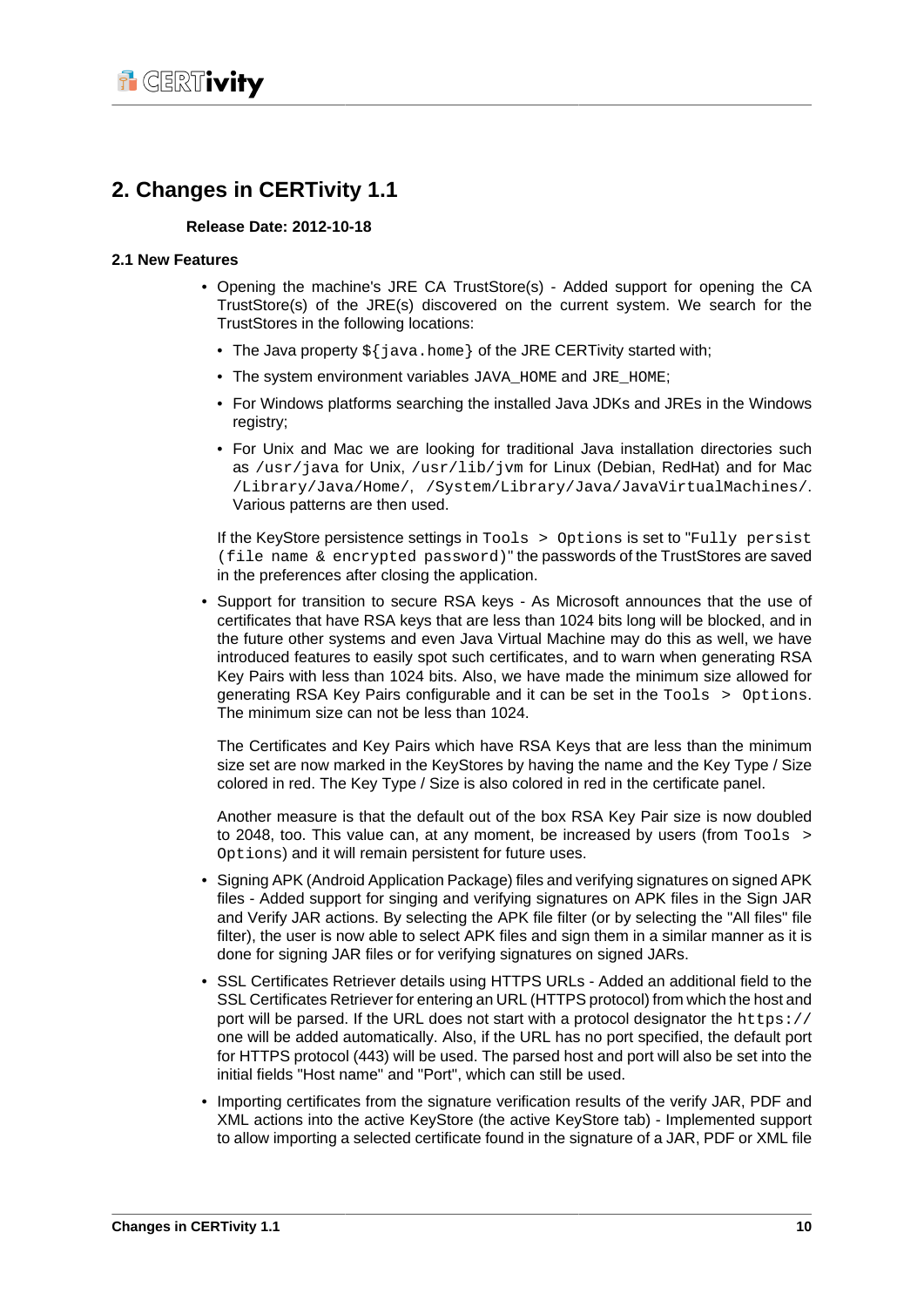

into the active KeyStore (the active top component), directly from the verification results panels of the verify JAR, PDF and XML actions.

- Basic display of certificate extensions Added support for identifying and displaying the detailed content of the following certificate extensions:
	- Authority Key Identifier;
	- Basic Constraints;
	- CRL Distribution Points:
	- Extended Key Usage;
	- Key Usage;
	- Netscape Cert Type;
	- Private Key Usage Period;
	- Subject Key Identifier.

For the extensions which are not identified, the OID will be displayed and a rough representation of the extension content.

- ASN.1 display of each certificate extension added support for displaying the ASN.1 representation of the content of each extension of the certificate (even for the ones for which we display only the rough representation of its content).
- Extensions for certificates when generating Key Pairs Implemented support for adding certificate extensions to Certificates when generating Key Pairs using an easy to use tree-like structure for adding and representing the extensions. The following extensions can be added:
	- Authority Key Identifier:
	- Basic Constraints;
	- CRL Distribution Points:
	- Extended Key Usage;
	- Key Usage;
	- Netscape Cert Type;
	- Private Key Usage Period;
	- Subject Key Identifier.

The extension structure is validated in real time, as the extensions and their sub-items are being added, showing information about the validity status, and details about the validation errors (if any). Also, some values from some extension fields (such as the Directory Name components from the General Name of Authority Certificate Issuer component of the Authority Key Identifier extension, and others) are filled automatically using the values provided in the certificate fields (if they are not empty). More than this, when adding extension subitems which require some information from the certificate which was not provided yet, for example if the Authority Certificate Serial Number is required and a Serial Number was not provided yet, the information can be generated at that time, and it will also be set for the corresponding certificate field. Also, the mandatory subitems of the extensions are added automatically in the tree structure, to ease the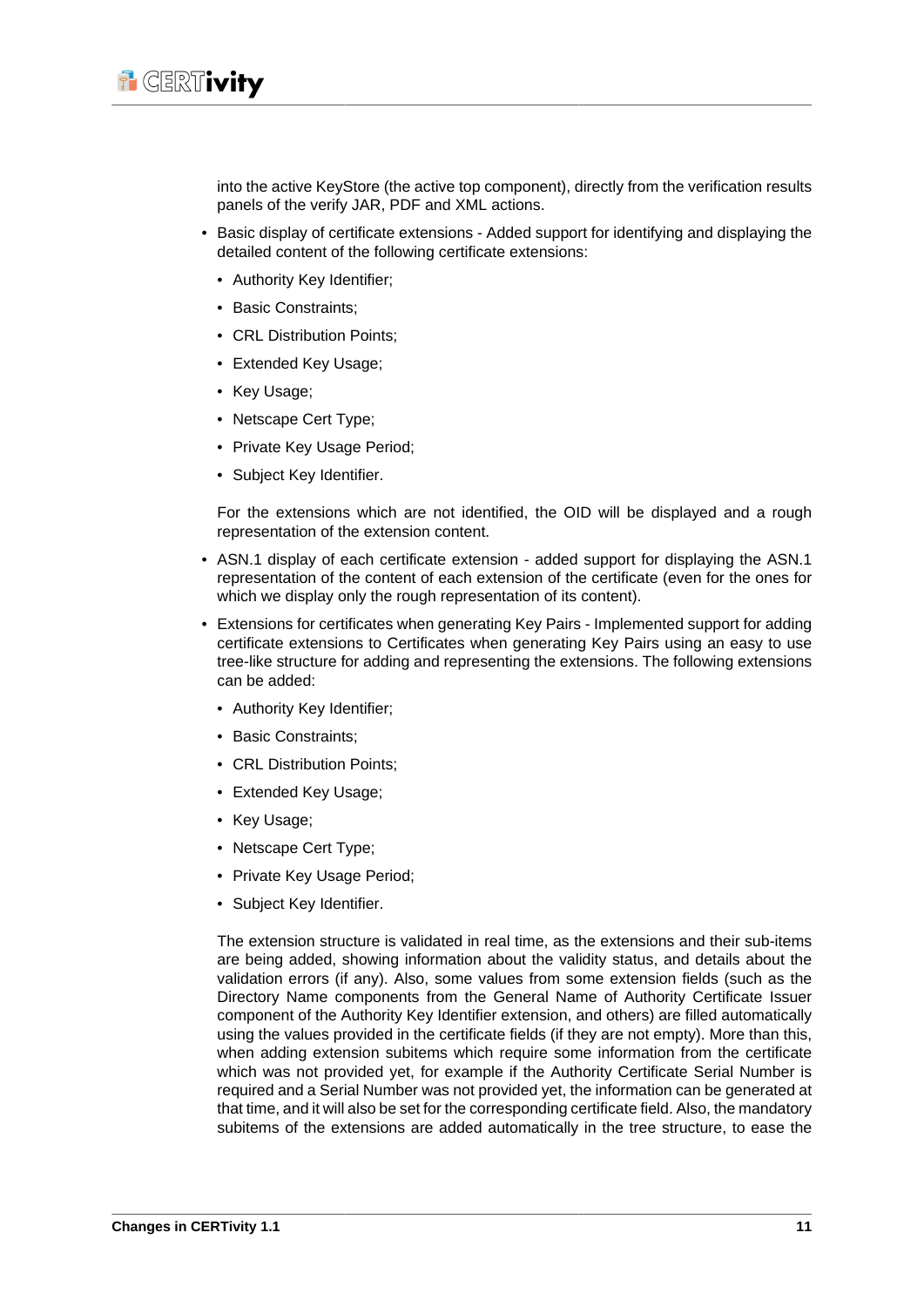

job of the user, and for the optional ones, the user can select which one to use from a context menu.

- Handling extensions for CA Reply certificates when signing a CSR file Implemented support for adding certificate extensions to the CA Reply user certificate as well, which will be obtained after signing a CSR file. The mechanism for creating and adding extensions is the same one described for adding extensions when generating a new Key Pair, with the small difference that the information regarding the issuer is now taken from the signer certificate.
- Viewing extensions structure at creation time as XML Implemented support for viewing the tree like structure of the extensions in XML format, for easy visualization or for easy copying into other documents. Each extension is a node, and each subitem of an extension is a child node of the extension node.
- Saving extensions structure at creation time as XML templates for later usage and loading them back into the tree structure - Added support for saving the extensions structure as an XML document into a file as an extensions template for later usage. These templates can be loaded later, when generating a new Key Pair, or when creating a CA Reply, which needs for its Certificate a similar or maybe identical extensions structure.
- Reopening the last used files (Key Stores, Certificates) Added "Open Recent File" menu (in the File menu), to allow reopening the last used files like KeyStores and Certificates (and the "Readme" file). For the KeyStore files, if the KeyStore persistence option in the Tools > Options is set to "Fully persist (file name & encrypted password)", the passwords will also be stored, so that the user won't have to re-enter them again when reopening the KeyStores. Otherwise, the user will be prompted to enter the KeyStore password again.
- Renaming an entry by the F2 key The F2 key is the default standard for the Windows Users for renaming, so we also use it in CERTivity for renaming entries, to improve usability, besides the existent shortcut  $Ctr1 + R$ .
- Generating a new Key Pair using the information from an existing Key Pair Implemented functionality to allow the user to generate a new Key Pair using some information from an existing Key Pair such as:
	- Key Type (RSA or DSA);
	- Key Size;
	- Certificate Version;
	- Signature Algorithm;
	- Certificate Issuer / Subject Distinguished Name (Common Name (CN), Organization Unit (OU), Organization Name (O), Locality Name (L), State Name (ST), Country (C), Email (E)).
- Opening Software Publisher Certificate (SPC) Certificate Files.
- The CA Reply file chooser contains the "All files" filter This way, the user can open and import a CA Reply even if the file name does not contain the required file extension, if the file really contains a CA Reply.
- Opening the "Readme.txt" file on the first run of the application Now the "Readme.txt" file is opened and displayed as a new tab in CERTivity on the first run of the application. This file can also be later opened using the  $File > Open Recent File menu (if the$ file is still in the recent files list). This file contains details, such as passwords, related to the samples provided with CERTivity.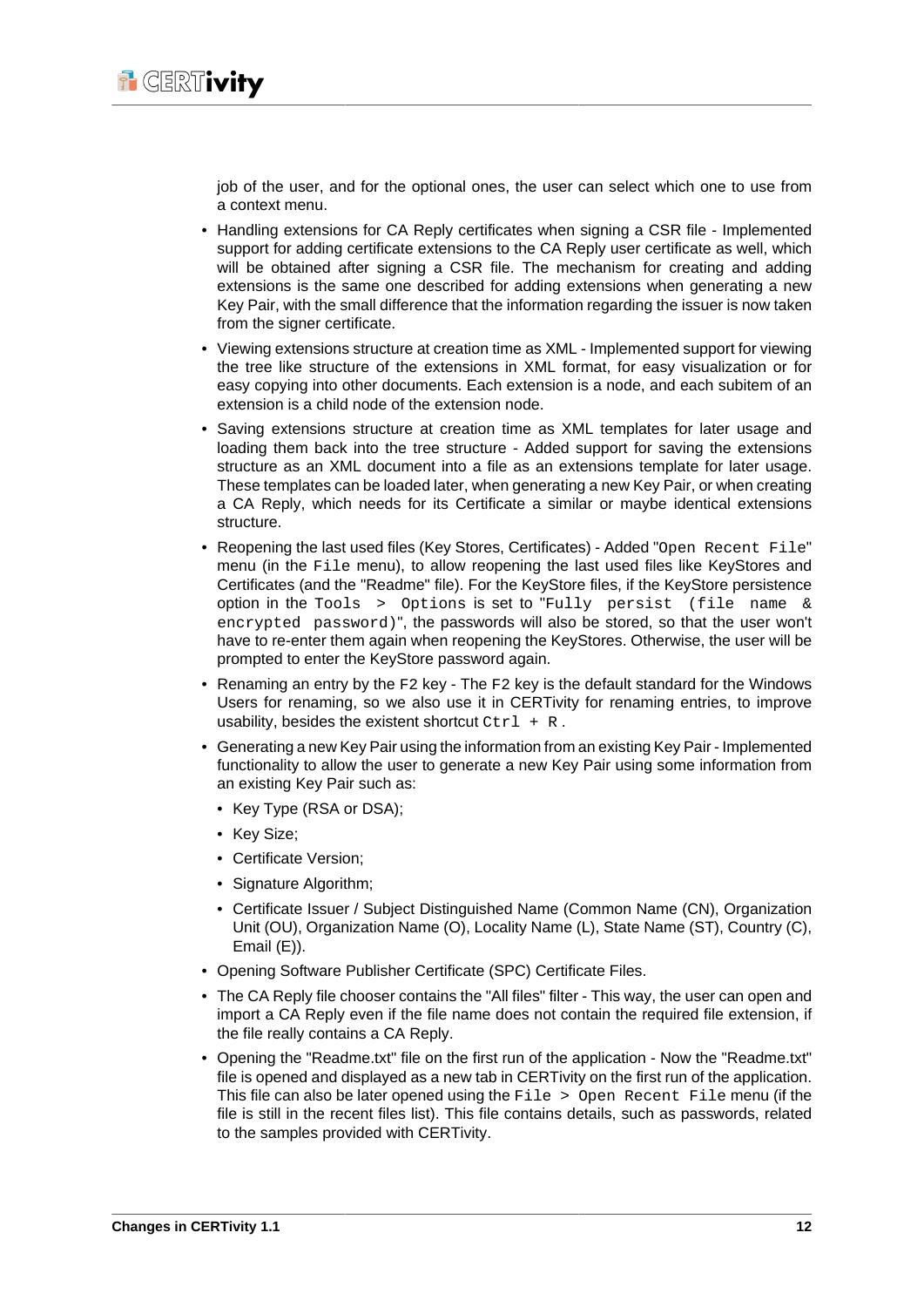

• The "Validity" column from the KeyStore view was renamed to "Validity Status".

#### <span id="page-15-0"></span>**2.2 Bug Fixes**

- JAR Signature Block compatibility The Signature Block file (e.g. \*.RSA) was bigger than the one produced by JDK's jarsigner for the same jar, the same key because there were two equivalences one at logical level, and one at binary (encoding) level. Although the jarsigner from Sun (Oracle) JDK was OK with these equivalences we are now using really the same, unequivocal productions by involving the Distinguished Encoding Rules (DER) and by using a PKCS7 with a direct signature, without the default signed attributes. This makes CERTivity compatible with other tools than JDK's, such as the Android SDK tools.
- Focus lost and entry selection issues Fixed the focus lost and entry selection issues after operations involving KeyStores, including Undo/Redo. Now the focus remains in the Tree Table (allowing navigation through the KeyStore and performing actions using the keyboard) after performing operations such as deleting or adding new entries, converting KeyStore type, Extend Validity period for self signed Key Pairs. Also now the entries remain selected after performing Undo/Redo operations (for example after performing Undo on a delete operation, the entry will be selected). A detailed list of fixes regarding the focus and selection issue can be seen below:
	- After adding entries (by generating, importing or pasting new entries) and using Undo and then Redo, the entries remain now selected (either if there is one entry or more entries), and the focus is in the Tree Table;
	- After deleting or cutting an entry, when performing Undo, the resurrected entry is now selected in the tree, and the tree has the focus allowing navigation;
	- After performing Undo/Redo on a rename operation, the entry which is being renamed remains selected and the focus is in the tree;
	- After changing the password of an entry, the entry remains selected, as well after performing Undo or Redo on the password change action;
	- After extending the validity period of a self signed Key Pair, the entry remains selected and the focus in the tree, as well after performing Undo or Redo on the Extend Validity action;
	- After performing Undo/Redo for Importing the CA Reply, the entry for which the action takes place remains selected and the focus in the tree;
	- After closing modal dialogs invoked through contextual menus, the focus and selection remain in the tree.
- Contextual Help for the  $Tools > Options$  panel describing the Options from JavaHelp - Now the Help from the Options panel points to the description of the Options in the JavaHelp, and not to the default help anymore.
- Line terminator in "\${certivity.home}/etc/certivity.conf" configuration file is now platform specific - The line terminator from the file " $s$ {certivity.home}/ etc/certivity.conf" consisted of only one LF (Line Feed), and this could have been problematic on Windows platforms when trying to edit the configuration file using a simple editor such as Notepad. A fix was made to change the line feeds from the mentioned file to the platform specific type at installation time.
- Corrections and uniformization for the File Choosers For some actions such as opening KeyStores or Certificates the default file filter for the file chooser was "All files". This was